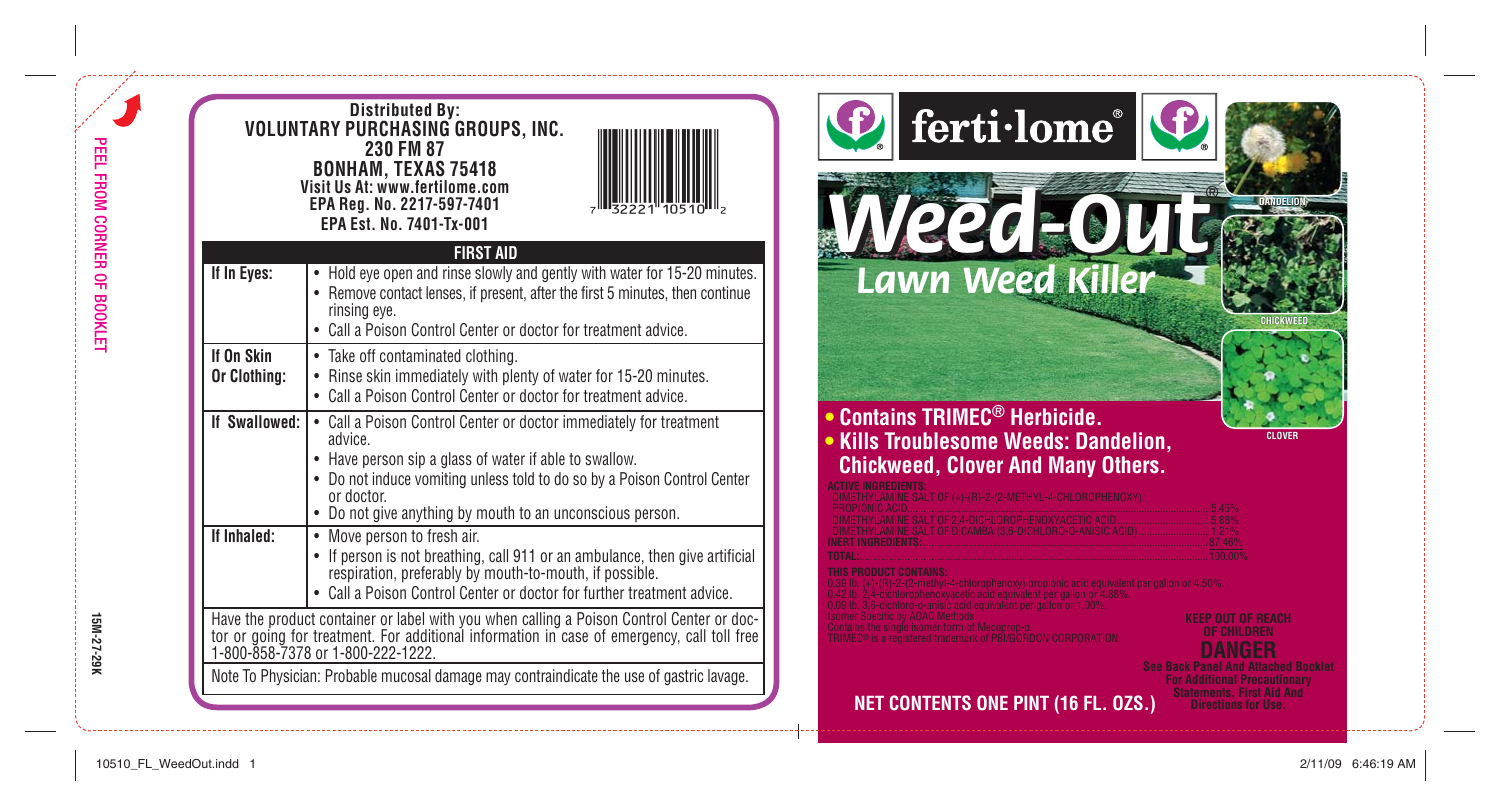

# **READ THE ENTIRE LABEL FIRST. OBSERVE ALL PRECAUTIONS AND FOLLOW DIRECTIONS CAREFULLY.**

#### **PRECAUTIONARY STATEMENTS HAZARDS TO HUMANS AND DOMESTIC ANIMALS**

**DANGER:** Corrosive. Causes eye damage. Do not get in eyes or on skin or clothing. Wear goggles when applying this product. Harmful if swallowed or inhaled. Avoid exposure to spray mist. When using this product, wear long-sleeved shirt, long pants, socks, shoes, rubber gloves and eye protection. It is recommended that safety glasses include front, brow and temple protection.

After using this product, rinse gloves before removing, remove clothing and launder separately before reuse, and promptly and thoroughly wash hands and exposed skin with soap and water. Remove saturated clothing as soon as possible and shower.

# **ENVIRONMENTAL HAZARDS**

This product is toxic to aquatic invertebrates. Drift or runoff may adversely affect aquatic invertebrates and nontarget plants. Do not apply directly to water. Do not contaminate water when disposing of equipment washwater. Do not apply when weather conditions favor drift from target area.

## **DIRECTIONS FOR USE**

It is a violation of Federal Law to use this product in a manner inconsistent with its labeling.

Do not allow people (other than applicator) or pets on treatment area during application. Do not enter treatment area until spray has dried or dust has settled.

## **WHEN TO USE**

Spray at any time when Weeds are growing. For best results, apply in Spring when Weeds are small and growing rapidly. Apply in Fall to remove late germinating Weeds.

# **HOW TO USE**

The maximum application rate to turf is 0.6 pounds of 2,4–D acid equivalent per acre per application per site. The maximum number of broadcast applications per treatment site is 2 per year.

**Hose-End Sprayer:** Use 1 gallon of water for every 250 square feet to be sprayed. For concentrate sprayers, add only the required amount of **ferti-lome® WEED-OUT** listed in the rate chart depending on type of Grass and number of square feet to be treated. Do not add water to concentrate sprayers.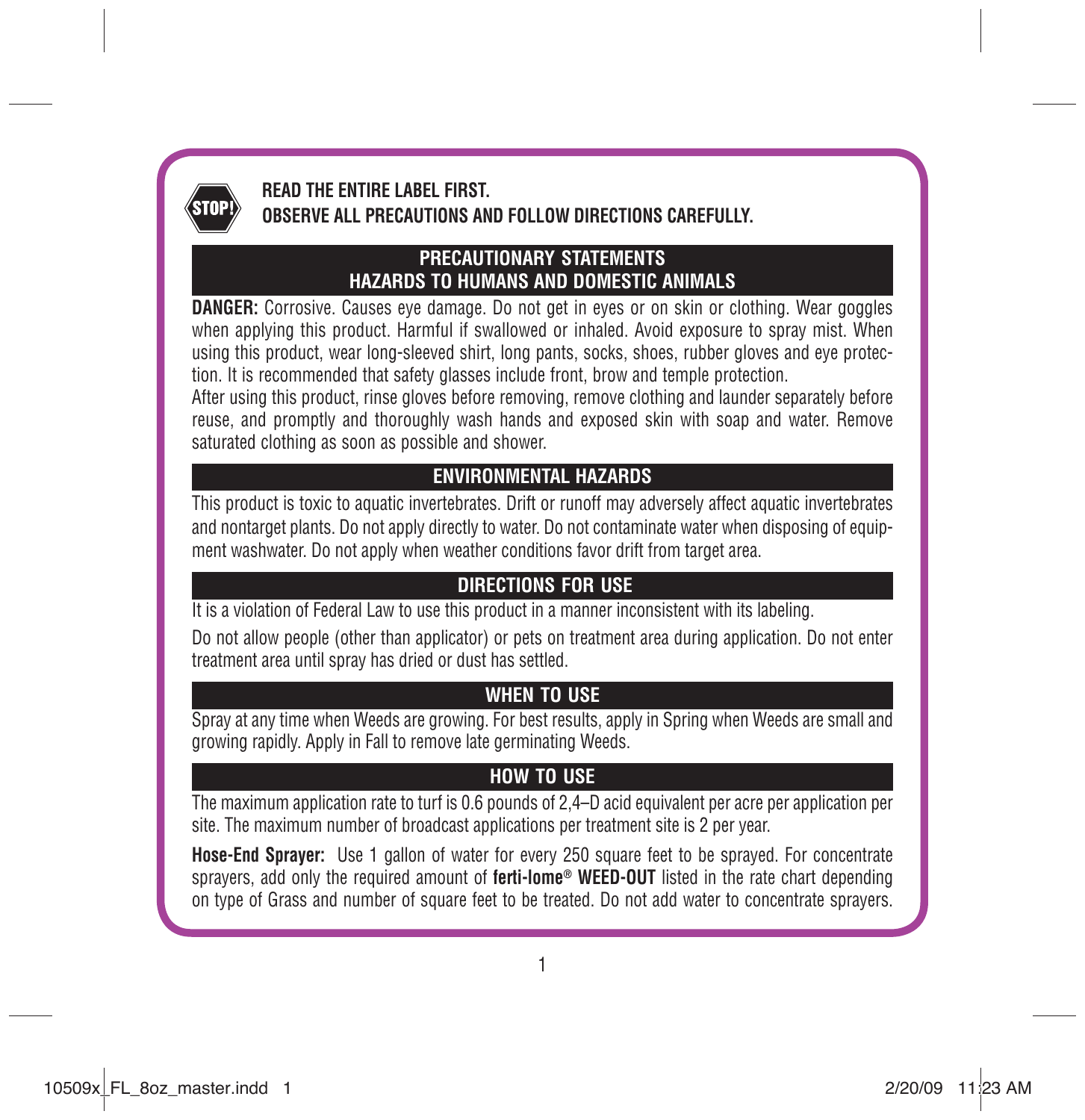For dilution sprayers, add the required amount of **ferti-lome<sup>®</sup> WEED-OUT** and fill sprayer with water to proper level. Spray uniformly.

**Pressure-Sprayer:** Use ½ gallon of water for every 250 square feet to be sprayed. Add the required amount of **ferti-lome<sup>®</sup> WEED-OUT** listed in the rate chart for the type of Grass to be treated and fill sprayer with water to the proper level. Adjust spray nozzle to deliver coarse spray. Spray uniformly.

**Spot-Treatment:** If hardy Weeds persist in Sensitive Grasses such as St. Augustine, Centipedegrass, Bermudagrass, Buffalograss or Bentgrass, spot treat individual Weeds using 1 teaspoon of **ferti-lome® WEED-OUT** in 1 quart of water (equivalent to 4 teaspoons per gallon of water.) Minimize contact of Grass.

| RATES OF FERTI-LOME® WEED-OUT FOR VARIOUS LAWN GRASSES |                            |                             |                                    |                                         |                                  |
|--------------------------------------------------------|----------------------------|-----------------------------|------------------------------------|-----------------------------------------|----------------------------------|
| <b>Gallons Of Water</b><br><b>Spray</b>                |                            | St. Augustinegrass,<br>Area |                                    | Bermudagrass,                           | <b>Bluegrass</b><br>Zoysiagrass, |
| <b>Hose End</b><br><b>Sprayer</b>                      | <b>Pressure</b><br>Sprayer | to Treat<br>(Sq. Ft.)       | <b>Centipedegrass</b><br>(fl. oz.) | <b>Buffalograss</b><br><b>Bentgrass</b> | <b>Fescue</b><br>(fl. oz)        |
|                                                        | ⅓                          | 250                         | $\frac{1}{2}$                      | $\sqrt[2]{3}$                           | $\frac{2}{3}$ to 1               |
|                                                        | 2                          | 1.000                       |                                    | $2^{2}/3$                               | $22/3$ to 4                      |
|                                                        |                            | 2,000                       |                                    | 5 1/2                                   | 51/2 to 8                        |
| 20                                                     | 10                         | 5,000                       | 10                                 | $13\frac{1}{3}$                         | $13\frac{1}{3}$ to 20            |
| 32                                                     | 16                         | 8.000                       | 16                                 | $21\frac{1}{3}$                         | $21\frac{1}{3}$ to 32            |

## **EQUAL MEASURES**

1 fluid ounce (fl. oz.) = 2 tablespoons (Tbs.) or 6 teaspoons (tsp.) 2 fluid ounces = 4 tablespoons 4 fluid ounces =  $\frac{1}{2}$  cup 8 fluid ounces = 1 cup 16 fluid onces = 1 pint (pt.)  $32$  fluid ounces = 1 quart (qt.)

#### **HOW TO USE IN THE THE 20 GALLON HOSE-END SPRAYER**

- 1. Connect sprayer nozzle to garden hose; remove safety cap from container and insert sprayer unit, securing tightly.
- 2. Turn on water; place finger over hole on right side of nozzle and product will automatically be dispersed.
- 3. Spray evenly and uniformly over area requiring application. (Check application guide to determine the correct area to be covered per ounce.)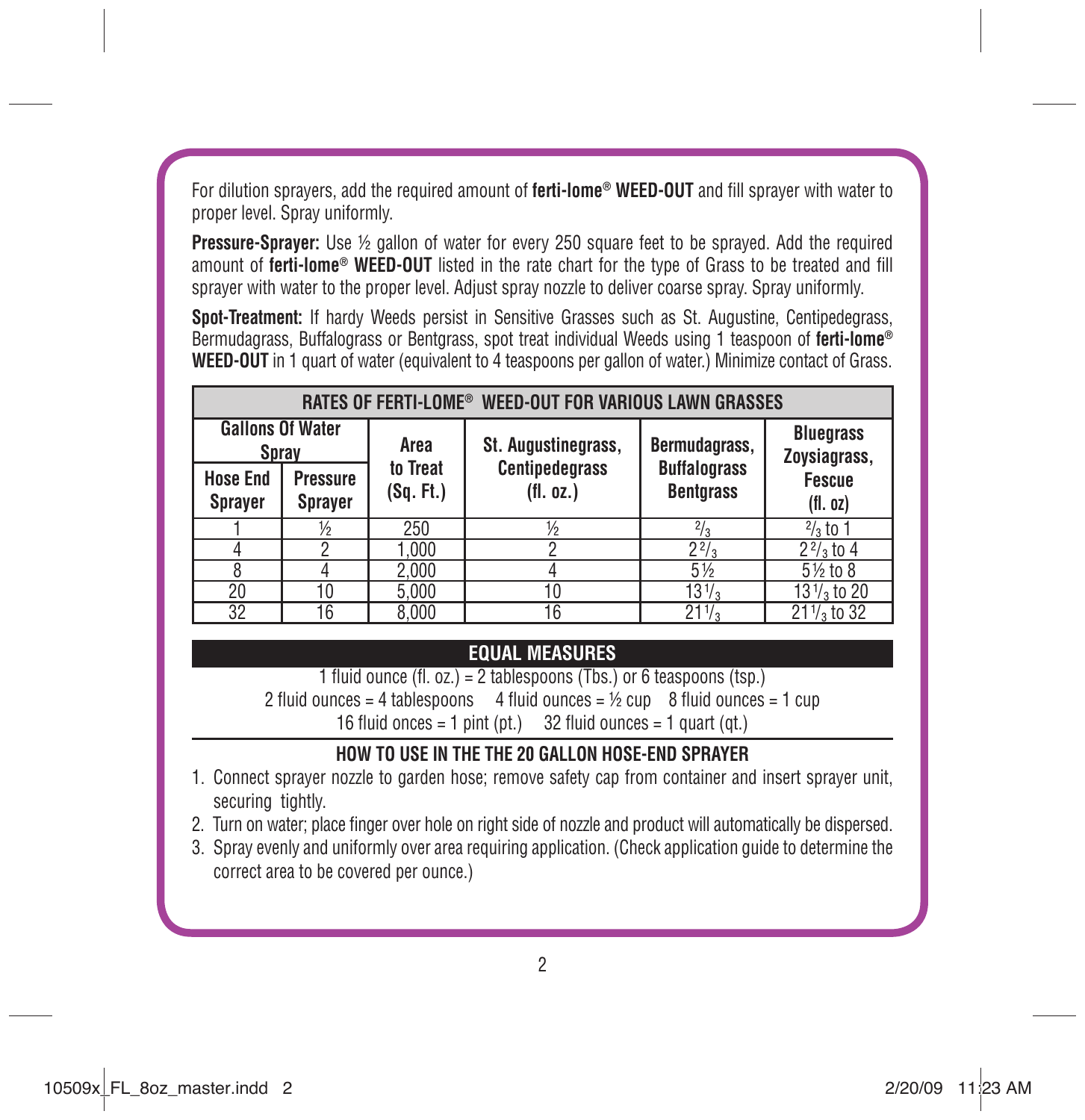| *APPLICATION GUIDE            |                                                                                              |                                                                  |                                                        |  |
|-------------------------------|----------------------------------------------------------------------------------------------|------------------------------------------------------------------|--------------------------------------------------------|--|
|                               | <b>Recommended Coverage Area Per Ounce</b>                                                   |                                                                  |                                                        |  |
| <b>Fluid</b><br><b>Ounces</b> | <b>Sensitive Grasses Such As</b><br><b>Centipedegrass And</b><br>St. Augustinegrass (sg.ft.) | Bermudagrass,<br><b>Bentgrass, And</b><br>Buffalograss (sq. ft.) | <b>Bluegrass, Fescue, And</b><br>Zoysiagrass (sq. ft.) |  |
|                               | 500                                                                                          | 375                                                              | 250                                                    |  |
| 2                             | 1.000                                                                                        | 750                                                              | 500                                                    |  |
| 3                             | 1,500                                                                                        | 1.125                                                            | 750                                                    |  |
| 4                             | 2,000                                                                                        | 1,500                                                            | 1,000                                                  |  |
| 5                             | 2,500                                                                                        | 1.875                                                            | 1.250                                                  |  |
| $\overline{6}$                | 3,000                                                                                        | 2,250                                                            | 1,500                                                  |  |
| 7                             | 3,500                                                                                        | 2,525                                                            | 1.750                                                  |  |
| 8                             | 4,000                                                                                        | 3,000                                                            | 2,000                                                  |  |
| 9                             | 4,500                                                                                        | 3,375                                                            | 2,250                                                  |  |
| 10                            | 5.000                                                                                        | 3.750                                                            | 2.500                                                  |  |
| 11                            | 5,500                                                                                        | 4,125                                                            | 2.750                                                  |  |
| $\overline{12}$               | 6.000                                                                                        | 4.500                                                            | 3.000                                                  |  |
| 13                            | 6.500                                                                                        | 4.875                                                            | 3.250                                                  |  |
| 14                            | 7.000                                                                                        | 5.250                                                            | 3,500                                                  |  |
| 15                            | 7,500                                                                                        | 5,625                                                            | 3,750                                                  |  |
| 16                            | 8.000                                                                                        | 6.000                                                            | 4.000                                                  |  |

**Use Precautions:** Do not apply this product through any type of irrigation system. Use only lawn sprayer that delivers coarse spray to reduce drift. Avoid spray drift to Vegetables, Flowers, Ornamental Plants. Do not spray roots of Trees and Ornamentals. Do not exceed specified dosages for any area; be particularly careful within dripline of Trees and other Ornamental species. Do not spray Carpetgrass, Dichondra, or Lawn where desirable Clovers are present. Do not apply this product to "Floratam" St. Augustine Grass in Florida. Do not apply to newly seeded Lawn Grasses until well established. Do not spray when air temperatures exceed 85°F. Seed can be sown 3 to 4 weeks after application. After using this product, clean sprayer with soap or detergent and water, and rinse thoroughly before applying other pesticides. Failure to follow above precautions may result in injury.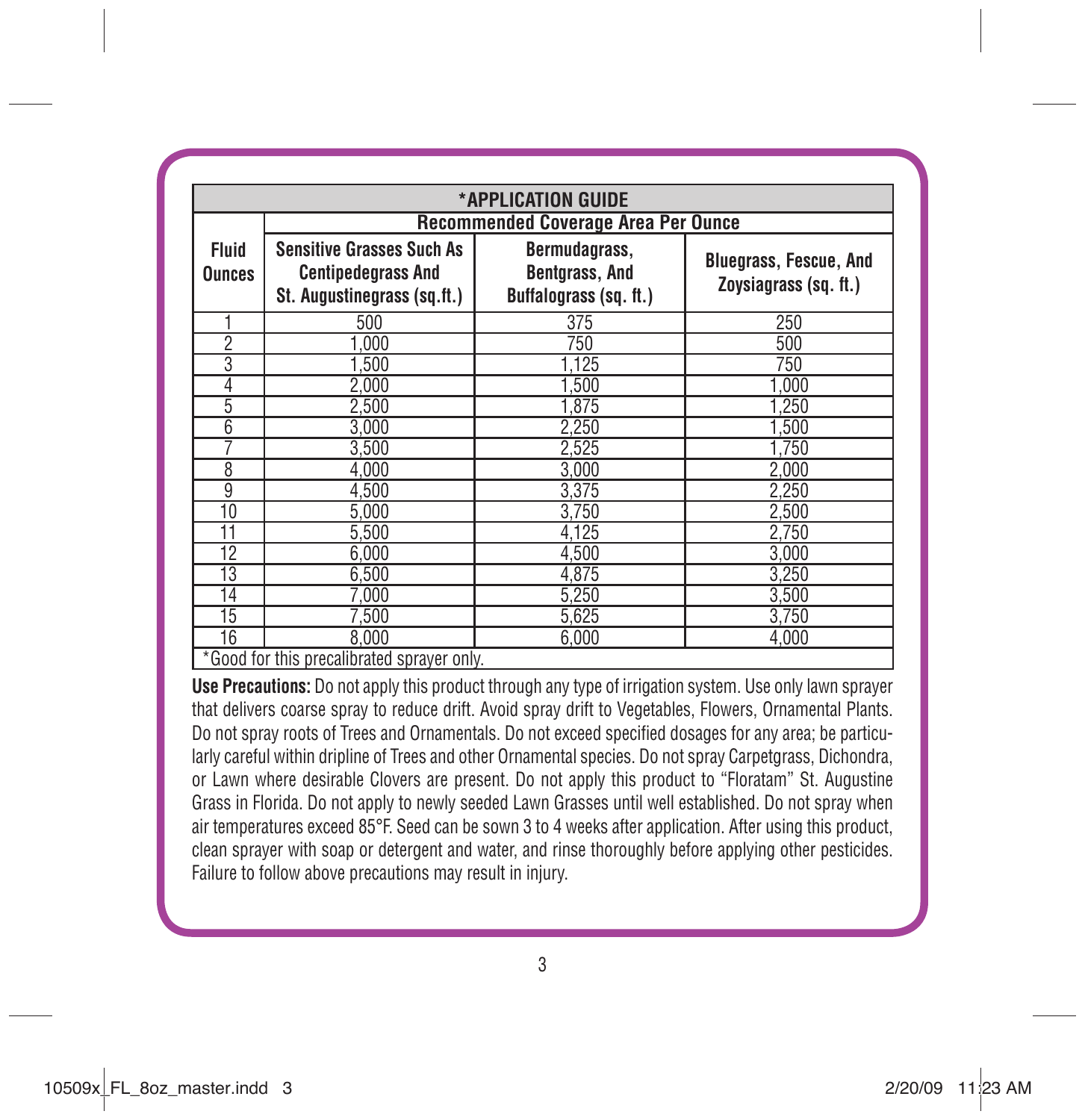# **GENERAL INFORMATION**

**FERTI-LOME® WEED-OUT** controls troublesome common Lawn Weeds, including Poison Ivy, in both Northern and Southern Grasses.

| - BROADLEAF WEEDS -         |                           |                        |                          |
|-----------------------------|---------------------------|------------------------|--------------------------|
| Annual Yellow               | <b>Buckhorn</b>           | Clover, Sweet          | Hairy Fleabane           |
| Sweetclover                 | <b>Buckhorn Plantain</b>  | Clover, White          | Hawkweed                 |
| Aster                       | <b>Bulbous Buttercup</b>  | Cockle                 | Healall                  |
| <b>Austrian Fieldcress</b>  | <b>Bull Thistle</b>       | Cocklebur              | <b>Heartleaf Drymary</b> |
| <b>Bedstraw</b>             | <b>Bullnettle</b>         | Common Mullein         | <b>Heath Aster</b>       |
| <b>Beggarticks</b>          | Burclover                 | <b>Creeping Jenny</b>  | <b>Hedge Bindweek</b>    |
| Betony, Florida             | <b>Burdock</b>            | Cudweed                | <b>Hedge Mustard</b>     |
| Bindweed, Field             | <b>Burning Nettle</b>     | <b>Curly Dock</b>      | Henhit                   |
| <b>Bird Vetch</b>           | <b>Burweed</b>            | Daisy, English         | <b>Hoary Cress</b>       |
| <b>Bitter Wintercress</b>   | Buttercup                 | Daisy Fleabane         | <b>Hoary Plantain</b>    |
| Bittercress, Hairy          | <b>Buttonweed</b>         | Daisy, Oxeye           | Hoary Vervain            |
| <b>Ritterweed</b>           | Canada Thistle            | Dandelion              | Horsenettle              |
| <b>Black-Eyed Susan</b>     | Carolina Geranium         | Dichondra              | Jimsonweed               |
| <b>Black Medic</b>          | Carpetweed                | Doafennel              | Knawel                   |
| <b>Black Mustard</b>        | <b>Catchweed Bedstraw</b> | Dollarweed             | Knotweed                 |
| <b>Blackseed Plantain</b>   | Catnip                    | <b>False Dandelion</b> | Kochia                   |
| <b>Blessed Thistle</b>      | Catsear                   | Falseflax              | Lambsquarters            |
| <b>Bloodflower Milkweed</b> | Chickweed, Common         | <b>False Sunflower</b> | Lespedeza                |
| <b>Blue Lettuce</b>         | Chickweed. Mouseear       | Fiddleneck             | Mallow                   |
| <b>Blue Vervain</b>         | Chicory                   | <b>Florida Pusley</b>  | Matchweed                |
| <b>Bracted Plantain</b>     | Cinquefoil                | Frenchweed             | Mexicanweed              |
| <b>Bristly Oxtonque</b>     | Clover. Crimson           | Galinsoga              | Milk Vetch               |
| <b>Broadleaf Dock</b>       | Clover, Hop               | Goldenrod              | Morningglory             |
| <b>Broadleaf Plantain</b>   | Clover, Red               | Ground Ivy             | Mouseear Hawkweed        |
| Broomweed                   | Clover, Strawberry        | Gumweed                | Mugwort                  |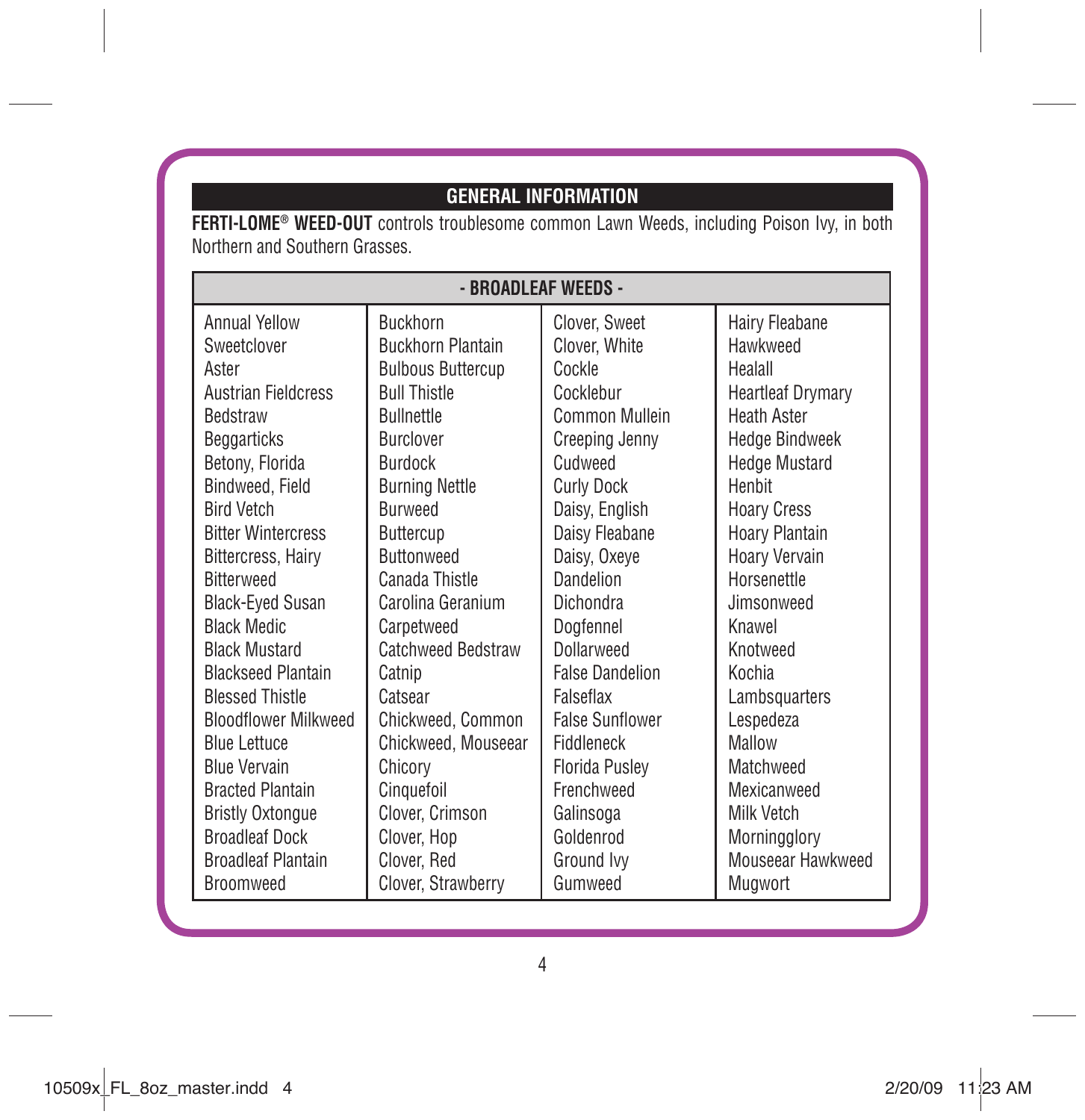| - BROADLEAF WEEDS - (Continued)                                                     |                                                                                                  |                                                                                                      |                                                                                                       |
|-------------------------------------------------------------------------------------|--------------------------------------------------------------------------------------------------|------------------------------------------------------------------------------------------------------|-------------------------------------------------------------------------------------------------------|
| Musk Thistle                                                                        | Prostrate Pigweed                                                                                | Spiny Cocklebur                                                                                      | <b>Wild Buckwheat</b>                                                                                 |
| Mustard                                                                             | Prostrate Spurge                                                                                 | <b>Spiny Sowthistle</b>                                                                              | Wild Carrot                                                                                           |
| Narrowleaf Plantain                                                                 | Prostrate Vervain                                                                                | Spotted Catsear                                                                                      | Wild Four-O'Clock                                                                                     |
| Narrowleaf Vetch                                                                    | Puncturevine                                                                                     | Spotted Spurge                                                                                       | Wild Garlic                                                                                           |
| <b>Nettle</b>                                                                       | Purslane, Common                                                                                 | Spurweed                                                                                             | Wild Geranium                                                                                         |
| Orange Hawkweed                                                                     | Ragweed                                                                                          | <b>Stinging Nettle</b>                                                                               | Wild Lettuce                                                                                          |
| Oriental Cocklebur                                                                  | Red Sorrel                                                                                       | Strawberry, India Mock                                                                               | <b>Wild Marigold</b>                                                                                  |
| Oxalis                                                                              | <b>Redroot Pigweed</b>                                                                           | Tall Nettle                                                                                          | <b>Wild Mustard</b>                                                                                   |
| Parslev-Piert                                                                       | <b>Redstem Filaree</b>                                                                           | <b>Tall Vervain</b>                                                                                  | Wild Onion                                                                                            |
| Parsnip<br>Pearlwort<br>Pennycress<br>Pennywort                                     | Rough Cinguefoil<br>Rough Fleabane<br>Russian Pigweed<br><b>Russian Thistle</b>                  | <b>Tansy Ragwort</b><br><b>Tansy Mustard</b><br>Tanweed<br>Thistle                                   | <b>Wild Parsnip</b><br>Wild Radish<br><b>Wild Rape</b><br><b>Wild Strawberry</b><br>Wild Sweet Potato |
| Pepperweed<br>Piaweed<br>Pineywoods Bedstraw<br><b>Plains Coreopsis</b><br>Plantain | Scarlet Pimpernel<br>Scotch Thistle<br><b>Sheep Sorrel</b><br>Sherherdspurse<br>Slender Plantain | <b>Trailing Crownvetch</b><br>Tumble Mustard<br><b>Tumble Pigweed</b><br>Velvetleaf<br>Venice Mallow | Wild Vetch<br>Woodsorrel<br><b>Woolly Croton</b><br>Woolly Morningglory                               |
| Poison Ivv                                                                          | Smallflower Galinsoga                                                                            | Virginia Buttonweed                                                                                  | <b>Woolly Plantain</b>                                                                                |
| Poison Oak                                                                          | Smooth Dock                                                                                      | Virginia Creeper                                                                                     | Wormseed                                                                                              |
| Pokeweed                                                                            | Smooth Pigweed                                                                                   | Virginia Pepperweed                                                                                  | Yarrow                                                                                                |
| Poorjoe                                                                             | Sorrel                                                                                           | Wavyleaf Bullthistle                                                                                 | Yellow Rocket                                                                                         |
| Prairie Sunflower                                                                   | Sowthistle                                                                                       | <b>Western Clematis</b>                                                                              | Yellowflower                                                                                          |
| Prickly Lettuce                                                                     | Spanishneedles                                                                                   | <b>Western Salsify</b>                                                                               | Pepperweed                                                                                            |
| Prickly Sida                                                                        | Speedwell                                                                                        | White Mustard                                                                                        | and other Broadleaf                                                                                   |
| Prostrate Knotweed                                                                  | Spiny Amaranth                                                                                   | Wild Aster                                                                                           | Weeds                                                                                                 |